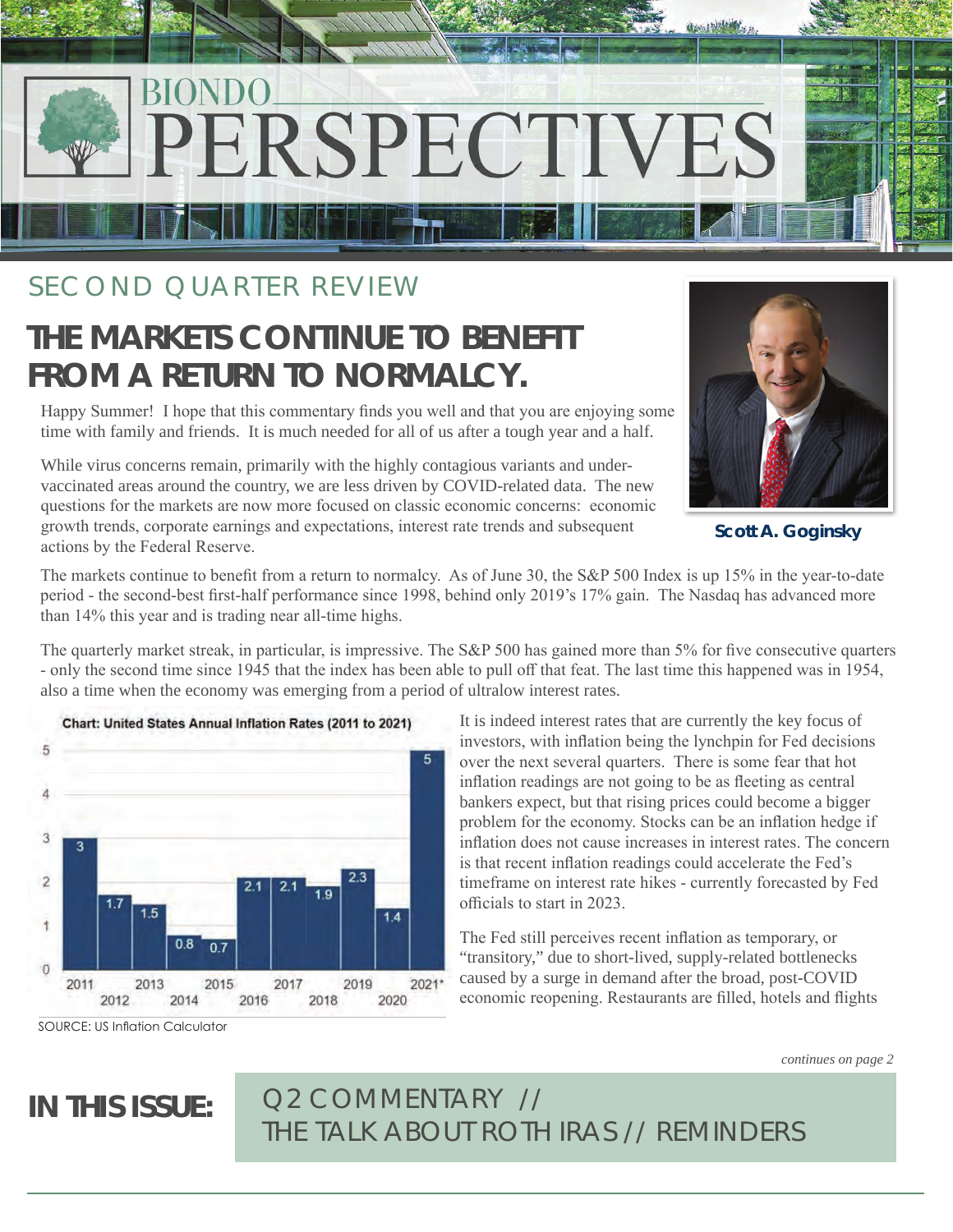

## **PERSPECTIVES**

are packed, cruise ships are back out at sea and workers are returning to the office. All of these factors are causing a big swell in demand for goods and services, while suppliers are finding it difficult to hire workers fast enough to meet the flood of orders.

There is some evidence to support this transitory inflation argument. The precipitous deceleration or drop in headline COVID recovery inflation signals, such as used car and lumber prices, may be an indication that 'core' inflation has already peaked, confirming the adage that "the cure for higher prices is higher prices." Other items, such as gas prices and many food items, remain stubbornly high. Nonetheless, for inflation to become a problem in the US,

outlook fueled a massive rotation into the beneficiaries of a reflating economy (which make up a bigger share of the small-cap index), at the expense of last year's pandemic outperformers, predominantly large-cap tech stocks.

That calculus has changed more recently with the rally in 10-year Treasuries and unwinding of the reflation trade. Growth-heavy sectors, such as technology and consumer discretionary, have reversed their earlier underperformance since mid-May, while traditional value sectors (most notably, financials) have recently lost favor. The Russell 1000 Value Index fell by about 1.5% in June, trailing its growth counterpart by more than seven percentage points as tech stocks outperformed with bond yields stabilizing.



Russell 1000 Value/Growth June 2021 Performance

it most likely needs to become a problem for the rest of the world as well. Until we start to see inflation pick up in regions such as Europe and Japan, the threat of sustained inflation, the kind that would keep the Fed up at night, hopefully remains a low probability scenario.

Whether or not inflation remains in check longer term remains to be seen. What is important to view now is the "reflation trade" that has taken place during the first half of the year. Think of reflation as "normalization." It is a quick bout of inflation to bring prices back up to their long-term trend. The rollout of vaccinations and artificial demand created by the trillions of government stimulus has aided this normalization. The reflation trade has a larger impact on economically sensitive value stocks - particularly commodities, industrials and financials.

These shifting macroeconomic conditions have fueled a dramatic reshuffling in market leadership. Small-cap outperformance earlier in the year was powered by expectations that the accelerating US vaccination rollout and easing lockdown measures would usher in a period of robust economic growth, as activity normalized. This

Overall, however, stocks appear to be the most attractive asset class for investors. The main reason behind the rally in equities is that stocks have little competition, given that bond yields remain lackluster and credit spreads have tightened to their lowest levels in over a decade.

This is coupled with a high degree of pent-up demand now that economies are reopening following last year's lockdowns. US money-market fund assets have ballooned to a record \$5.5 trillion during the pandemic, showing that there is a lot of cash on the sidelines. There is still overwhelming liquidity in the system that is looking for a home.

A recovery in earnings growth is key to continuing the equity rally. Globally, profit expectations have bounced back to pre-pandemic levels, and nearly 50% of S&P 500 companies have raised their full-year outlook over the past three months. Likewise, companies are hiring at an accelerating pace, with the June jobs report handily beating expectations and the unemployment rate trending down to 5.9% from a pandemic high of 14.8% last April. This kind of hiring is almost always a good sign for accelerating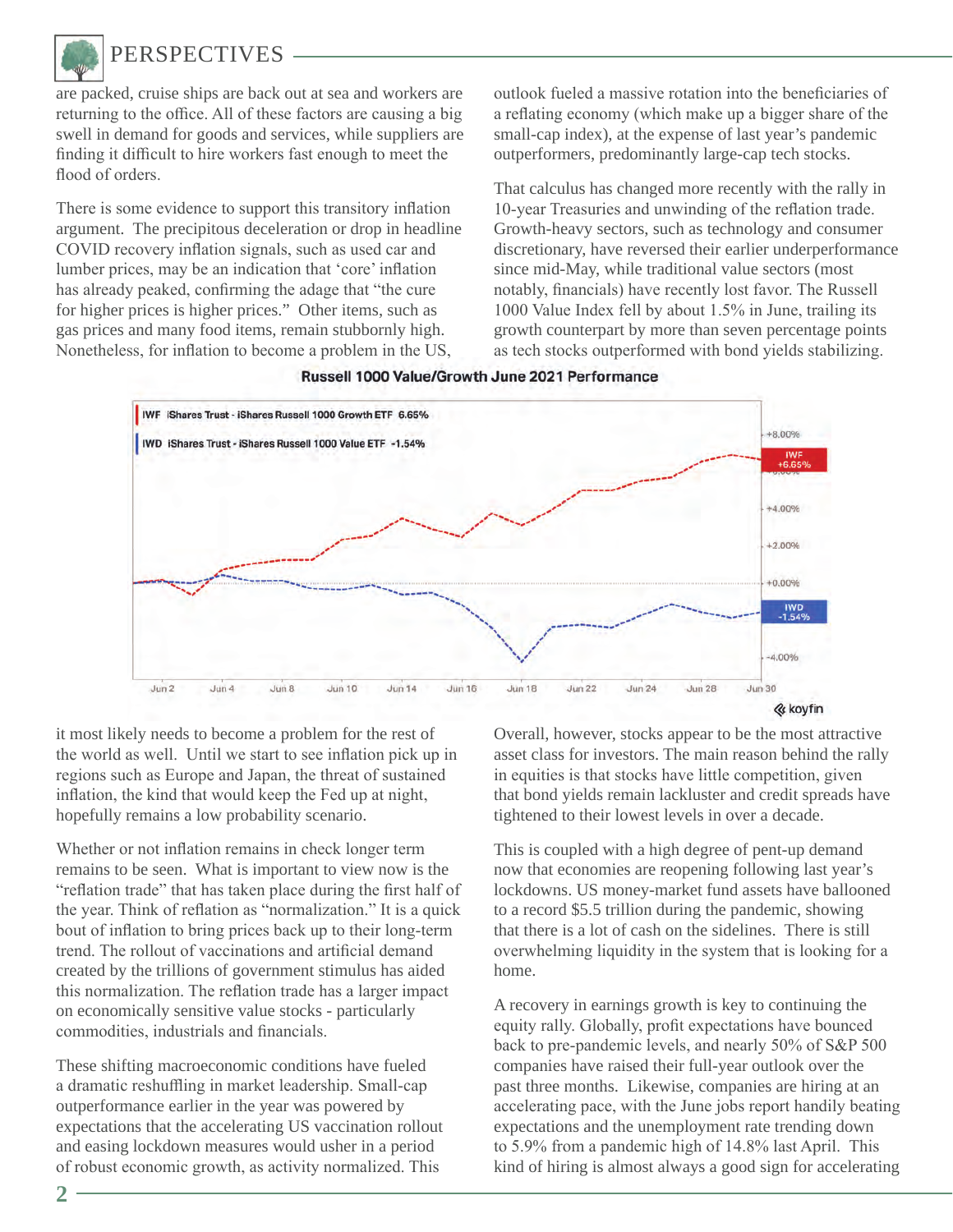revenue and earnings growth.

Given these ever-changing macro factors, we have and will be trimming position sizes to reflect the elevated risk levels of certain positions and allocate capital to areas of opportunity. As investors, it is important not to over-emphasize individual positions but to focus on your investment portfolios as a whole.

If you have not reviewed your financial goals and investment priorities in the past 6-12 months, this is a great time to do so. Please feel free to contact us at your convenience to discuss your specific situation and how

the various strategies that we offer can accommodate your needs. As always, we appreciate the trust and confidence you have placed in us, and we appreciate the opportunity to serve your investment needs.

**Scott A. Goginsky, CFA®**

*Partner, Research Analyst, Portfolio Manager*

Sources: Index returns & statistics – Bloomberg, Barron's, Forbes, Seeking Alpha; Inflation – Seeking Alpha; Money-market fund assets – Yahoo Finance; Unemployment rates – CNBC

The information set forth regarding investments was obtained from sources that we believe reliable but we do not guarantee its accuracy or completeness. Neither the information nor opinion expressed constitutes a solicitation by us of the purchase or sale of any securities. Past performance does not guarantee future results.

# **WHY EVERYONE IS TALKING ABOUT ROTH IRAs RIGHT NOW**

Prior to June 24, 2021 most people were probably under the impression that Roth IRAs were pretty boring. You may have told your kid or grandkid to set one up when they got their first job. There are income limits to be able to contribute to a Roth IRA and you can't take the money out until you're retired, in most cases.

Then an investigative journalism organization called ProPublica published an article that detailed how Peter Thiel built his Roth IRA to a (take a deep breath) \$5 billion balance.



**Casey Pisano, CFP®**

If you're not familiar with Peter Thiel, he's the billionaire entrepreneur and venture capitalist most known for co-founding the company that became PayPal and also for being the first outside investor in Facebook.

What's surprising about this though, is the fact that wealthy people aren't usually thought of as having Roth IRAs, and if someone does have one there's usually not that much money in it. The contribution limits, even in 2021, are only \$6,000 a year (\$7,000 if you're over the age of 50).

So, how did this guy build a Roth IRA up to \$5 billion? Thiel's background and the balance of the account actually reveal the answer.

According to the article,<sup>1</sup> Thiel was advised to deposit his "founders shares" in a Roth IRA instead of a different type of retirement account. Roth IRA contributions are not tax deductible in the year of contribution. The logic was, if his company did well, as long as he reached age 59.5, the money would be able to be withdrawn tax free. This is compared to traditional retirement accounts like a 401(k), that provide the advantage of shielding the contribution from taxes in the year of contribution, but requiring tax on distributions when they come out of the account later.

These are the same Roth IRA rules that are available to everyone.

What's unique about his Roth IRA was the investment itself. He had the private shares of his own company in the account. Just about nobody has access to this type of investment. The value of these shares is what made it possible for his account to grow so quickly and to such a staggering figure. The shares were reportedly bought for \$0.001 dollars (that's one tenth of one penny).